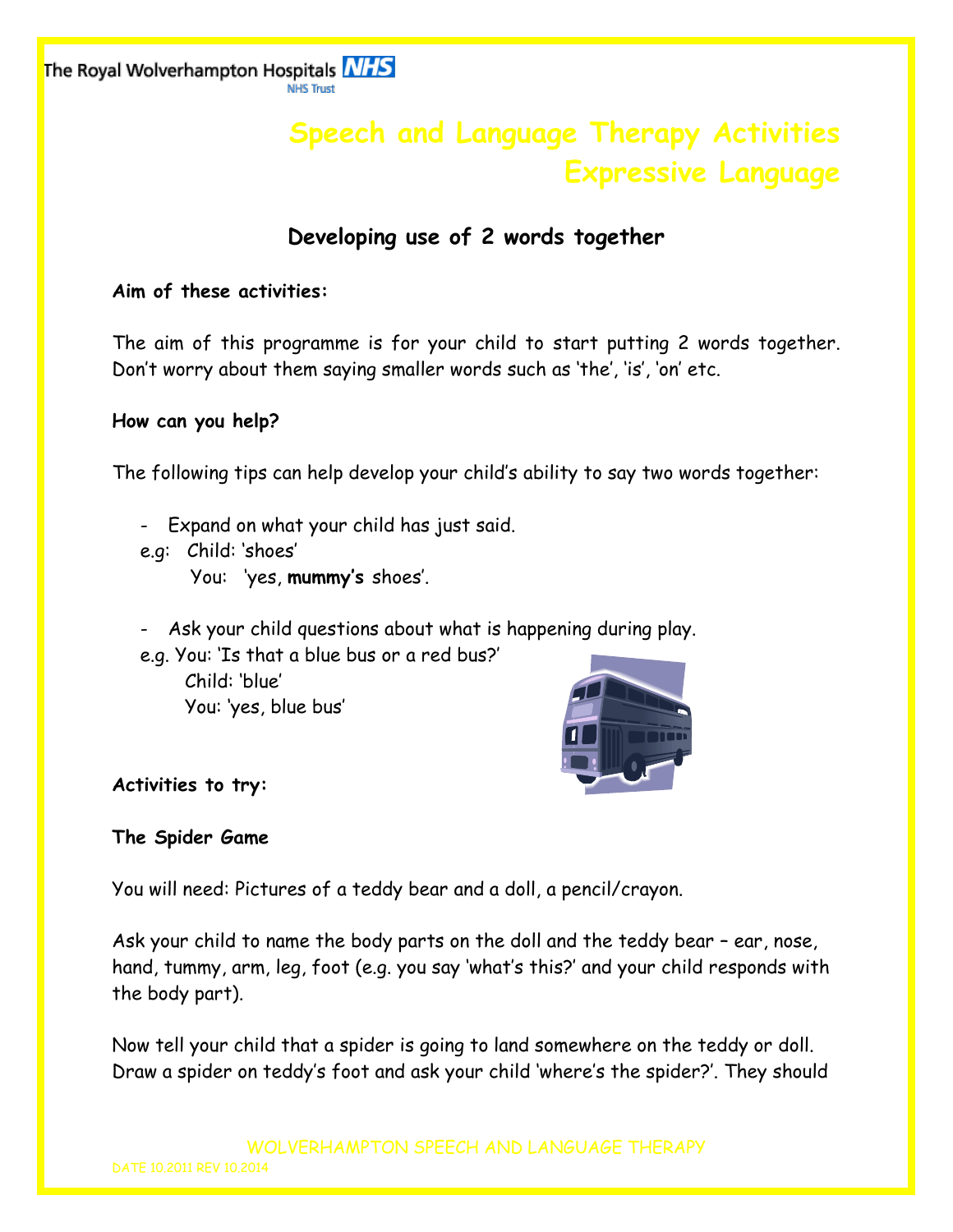say 'teddy's foot'. If they say 'foot' or 'teddy', model the correct answer for them 'yes, teddy's foot'.

Ask your child to draw a spider somewhere else on dolly or teddy. This time you should say where the spider is. This gives your child opportunities to hear a model of what they should be saying.

Carry on taking turns until the spider has landed on lots of different places on the doll and teddy.

#### **Dressing Up**

You will need: Pictures of a teddy bear and a doll, cut-out pictures of clothes.

Take it in turns with your child to dress the teddy and the doll – tell each other what to put on next e.g. 'teddy's shoes', 'doll's jumper'.

Carry on taking turns until both the teddy and the doll are dressed. This game can also be played with dolls/toys that have different clothes to put on.

#### **Sorting the Washing**

You will need: Clean laundry (clothes), space to sort clothes into piles.



Get your child to help you sort out clean clothes after they have been washed and dried. Take it in turns to say who the item of clothing belongs to, e.g. 'mummy's jeans', 'daddy's socks', and put it in the right pile.

If your child just uses one word e.g. 'mummy' or 'socks', model the correct answer for them e.g. 'mummy's socks'.

#### **Actions**

You will need: Toy animals.